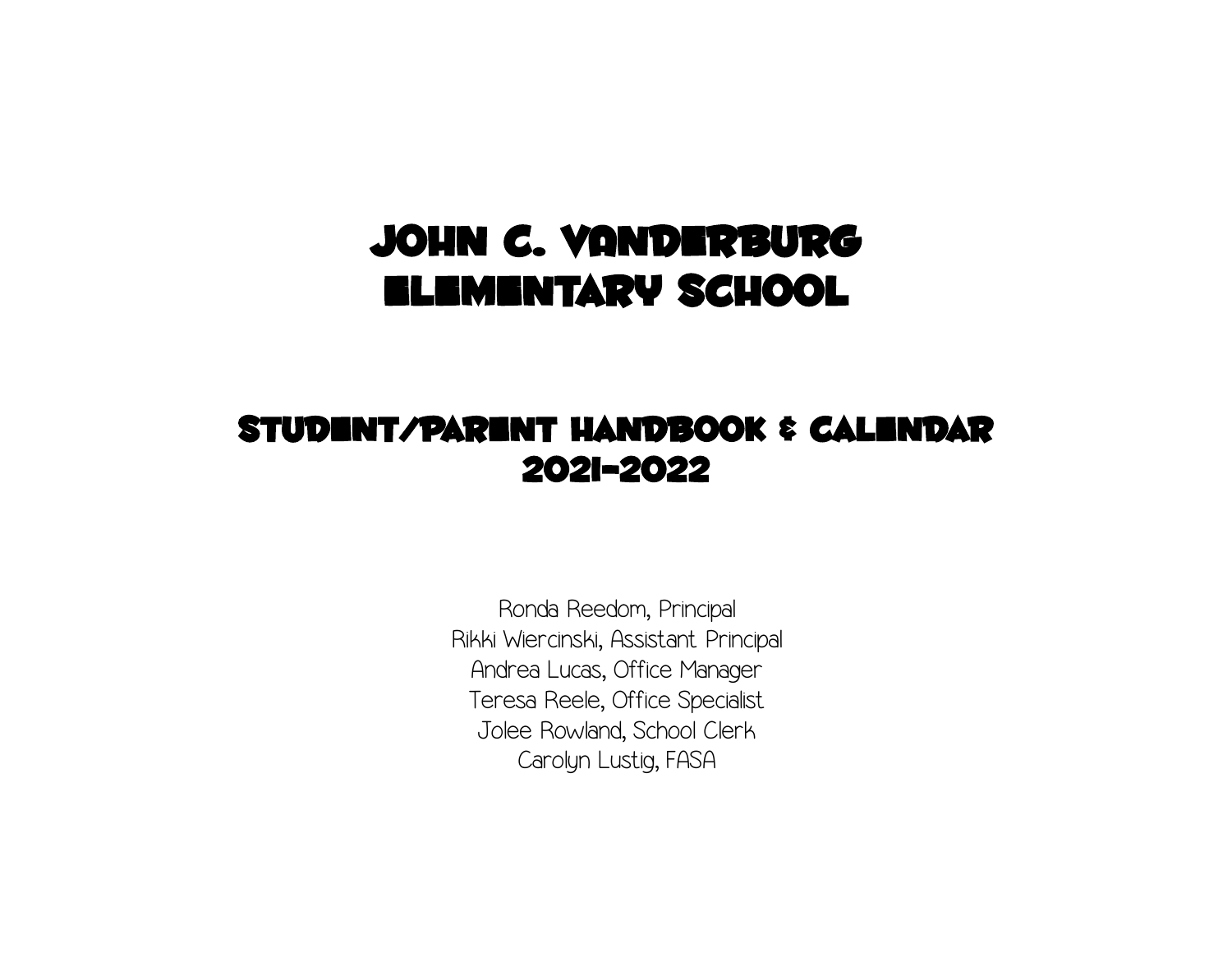## Welcome to John C. Vanderburg Elementary School!

Welcome to John C. Vanderburg Elementary School…Home of the Rainforest Biosphere! This handbook has been prepared to acquaint both students and parents with our school. We have presented information that we hope will answer many of your questions. Please read through it with your child, once, together and refer to it as necessary throughout the school year. The calendar dates may change, so we encourage parents to check their children's backpacks each night for updated information.

If, at any time during the school year, you have a question or concern that cannot be answered by referring to our handbook, please call the school office at 702-799-0540 and we will be happy to help you.

Working together,

Ronda Reedom & Rikki Wiercinski Principal Assistant Principal

## School Telephone Numbers

School Office: 799-0540 School Fax: 799-0546

## School Hours

| Supervision & Gates Open for AM Arrival8.35 am |  |
|------------------------------------------------|--|
|                                                |  |
|                                                |  |
|                                                |  |

\* Students may not arrive at school earlier than 8:35 a.m. There is no adult supervision prior to this time.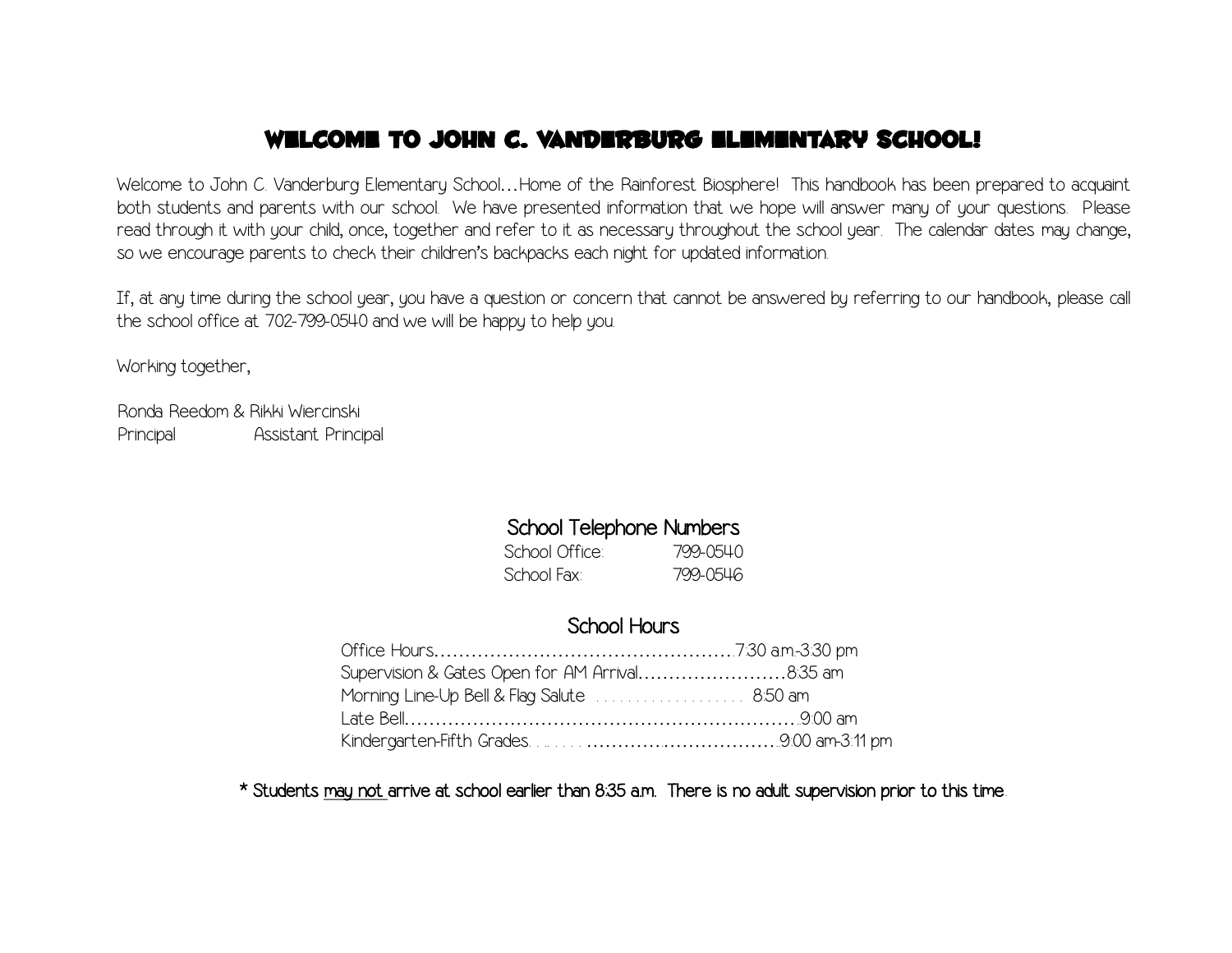## Vanderburg Parent/Teacher Association - PTA

Parents are encouraged to join the John C. Vanderburg Elementary School Parent/Teacher Association. Many school activities and events would not occur without the often-tireless efforts of the PTA members. They are commended for their efforts and request that you become part of this fine organization.

## Parent/Teacher Association Board of Managers:

President: Hope LaQuerre VP Secretaru: Laura Bodine VP Treasurer: Kristin Montti

VP Committees: Ashley Kildea VP Membership: Ceci Formisano

If you have any questions regarding our PTA, please feel free to call the school at 702-799-0540. 

## Parent Volunteers/Visitors

#### Vanderburg Elementary School's Message to our Volunteers

Volunteers are an integral component to Vanderburg's educational program. Our school serves as an important link between family, friends, and the community. Parent participation in learning is vital for achieving those educational goals that help children become successful. We can never have too many volunteersl

#### **Volunteers/Visitors**

When volunteering or visiting, please check in at the front office, sign in, and pick up and wear a visitor's badge. We ask that all visitors and volunteers view the school environment with the understanding that they do not have the full perspective. Parents/visitors must be cautious about conclusions that are made and should discuss their perceptions with an administrator if they are of concern. For the safety of our students, we encourage all parents, staff, and or visitors to question anyone who is in the building and not wearing a visitor's badge. Please send them to the office to sign in and get one. If they refuse, please contact the office immediately.

#### **Volunteers**

We encourage all parents to actively participate in their child's education and welcome parent volunteers in the classroom. To help minimize disruptions, we ask that volunteers make arrangements ahead of time with the classroom teacher about the time and type of activity you are to participate in. Parent volunteers will not be permitted in the building prior to 8:50 a.m. or after 3:00p.m. In addition, during your volunteer time, we ask that parents do not visit with another child's teacher UNLESS you have made arrangements to do so. Teachers are not to meet with parents to discuss academic progress while students are in the classroom during instructional time.

## Cell Phones

While in the classroom or working with students, please turn off your cell phone so it does not cause any distraction.

## Appropriate Dress Attire

Parent volunteers are encouraged to wear attire that reflects the boundaries outlined in the CCSD Dress Regulation for students. At the very least, we ask that parents do not wear spaghetti straps, shorts or skirts that are shorter than finger tip length, and shirts that expose the midriff.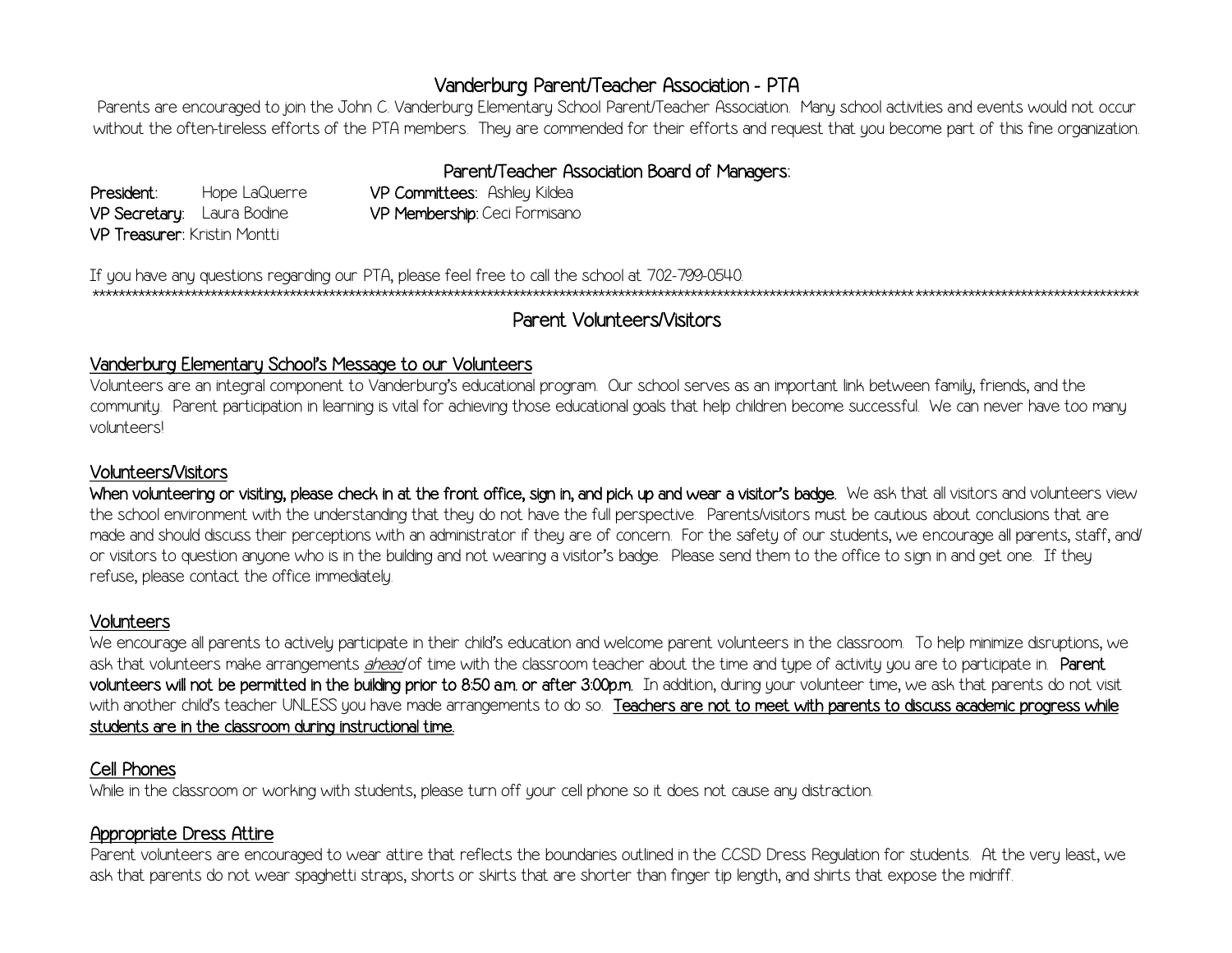## Use of Equipment

Instructional equipment such as copy machines, letterpress, and computers are available for use by volunteers when preparing school related materials. Equipment is expensive and difficult to repair and replace, so all volunteers must be trained by a teacher or experienced volunteer before using them. Please ask for help to operate unfamiliar equipment and report any problems to the office staff. Parents are welcome to use computers in each great room when students are not using them. Volunteers are asked to give teachers on prep time full use of all equipment due to their limited time.

## Staff Lounge

It is important to provide staff members an area where they can have privacy and be free to eat, rest, and work without the possibility of interruptions by parents and children. Parents/volunteers and children are not allowed to work in the lounge area. The lounge area is reserved for staff only from 11:15 am-1:10 p.m. daily.

### Does this mean the staff lounge is totally off limits to parents and volunteers?

No, parents and volunteers (especially our PTA) may still need to put flyers in mailboxes, get a drink, or work in the workroom off the lounge.

## Parent Work Areas

The appropriate place for parents/volunteers to work is in teachers' classrooms, the designated great room areas, great room storage areas, or the lounge workroom.

## Bringing Younger Children to School

We request that parents/volunteers not bring children with them while doing volunteer work. Children are not allowed in the workroom areas or staff lounge. Younger siblings are a distraction to instruction.

## Discipline of Students

While working in the school and classrooms, volunteers may attend to student misbehaviors, but the authority to discipline a student remains with the classroom teacher.

## **Confidentiality**

Volunteer access to classrooms, staff lounge, and the school office often increases the exposure to confidential information. Confidentiality of all students, staff, and parents must be maintained. Student performance or behavior should ONLY be discussed with school staff.

## Universal Precautions

Direct skin contact with bodily fluid should be avoided. Disposable gloves are available in each classroom and upon request from the nurse's office. Gloves are recommended when direct hand contact with bodily fluid is anticipated (i.e., treating bloody noses, handling soiled clothing, etc.). If contact is made with bodily fluid, hands should be washed afterwards, even with glove use. Gloves should be disposed of in a secured plastic bag or lined trash can.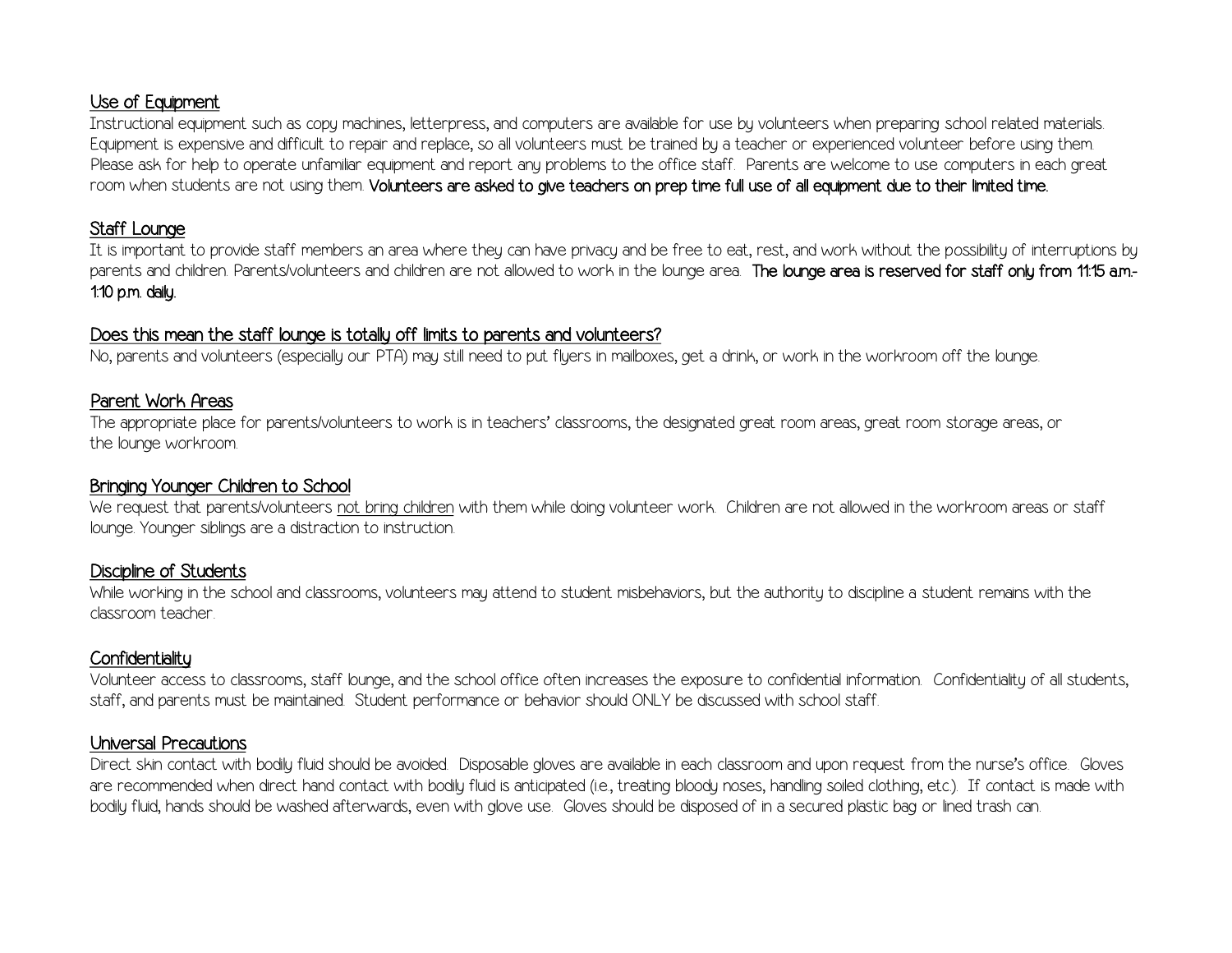## **Office**

In order for office personnel to continue to perform their functions in an exemplary manner, volunteers are asked to independently sign in and out, retrieve their own visitor's badge from the front counter, and limit all incoming telephone calls to emergencies only. Thank you.

## **Vanderburg School Policies**

## ABSENCES (PREARRANGED)

Prearranged absences can only be excused by an administrator. Parents may request that a prearranged absence be excused, in writing, no later than one week prior to the absence. However, prearranged absences will be documented as excused only after students have submitted completed make up work three days following the return to school. Make-up work will not be assigned prior to the prearranged absence. Parents are strongly encouraged to plan family vacations during winter, spring, or summer breaks. Prearranged absences are to be used for emergencies only. Family vacations or celebrations will not be excused as prearranged absences.

## ADDRESS OR TELEPHONE CHANGE

Please notify the office when there are changes to your address or telephone. This information must be kept current in case of an emergency.

## AM ARRIVAL FOR GRADES K-5

Students are not to arrive at school before 8:35 am unless they are enrolled in the Safekey Program. Playground supervision begins at 8:35 am. The gates to the playground will remain locked until adult supervision is provided at 8:35 a.m. The playground is open to students only during arrival and Flag Salute Ceremony.

Students are not to be in the building before school. Students are to go directly to the playground, place their belongings at their room number dot on the basketball courts, and play. Students with permission to meet with a teacher before school must sign in at the office before meeting their teacher.

The first bell rings at 8:50 am. for our school wide Flag Salute. Prior to the first bell, students will hear one long whistle that means stop playing, freeze, and WALK to class lines for Flag Salute

## **ARRIVING LATE**

Students are expected to arrive at school on time. The first bell rings at 8:50 am. for Flag Salute. At Vanderburg ES, students are late if they miss Flag Salute. The district late bell rings at 9:00 am. Students arriving at or after 9:00 am, are late and will be marked tardy. Students arriving late must report to the office to sign in and get a late pass to class. Tardiness disrupts the educational process. A late arriving student causes the loss of instructional time to him/herself and other students as well as interrupting instruction.

## ATTENDANCE AND ABSENCES

The Board of School Trustees and the Nevada Revised Statutes require school attendance. It is the position of the Board that if a student is absent, no learning can take place. It is the parent's responsibility to see that regular attendance is maintained and that their child is on time to school.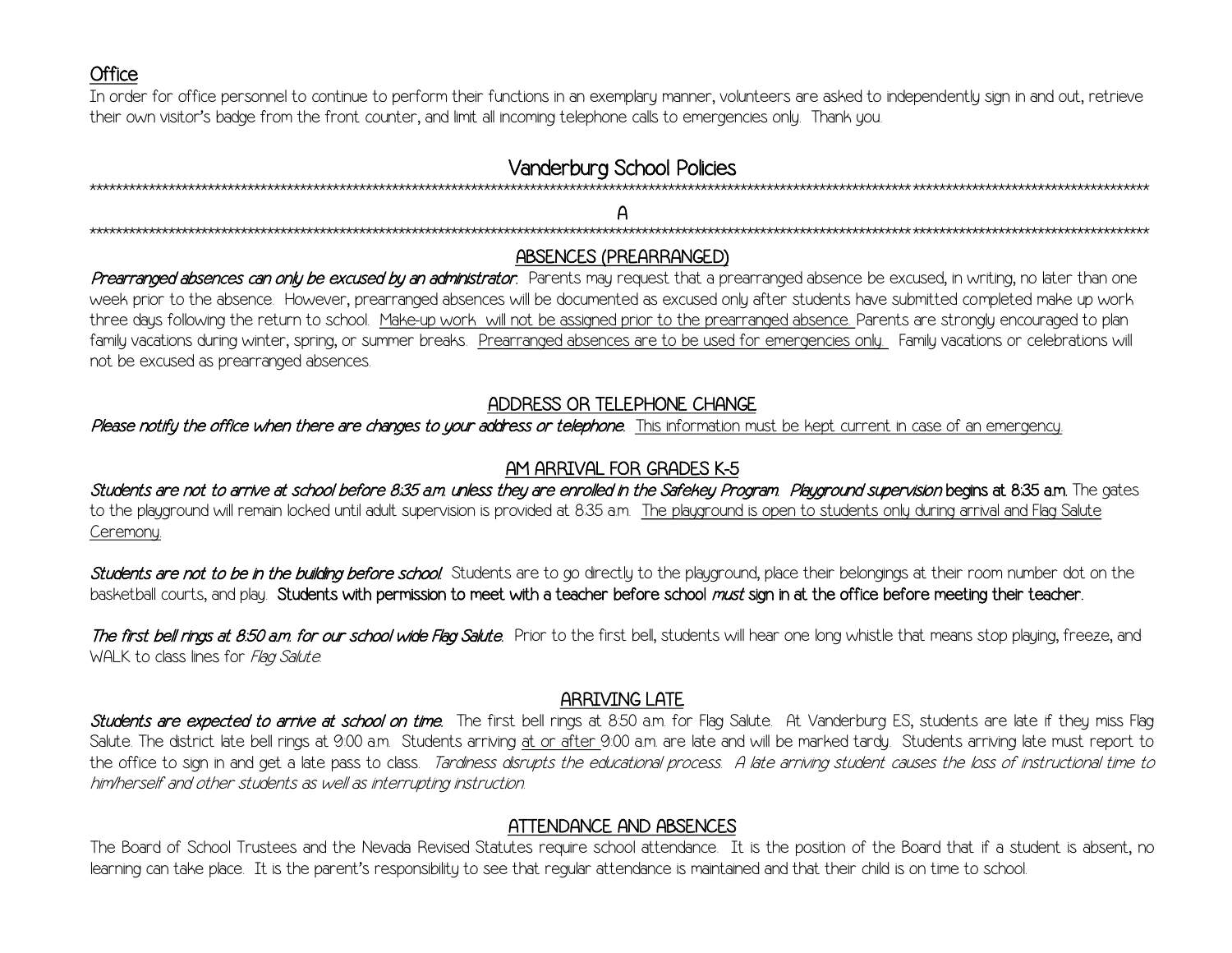When a student is absent, parents are encouraged to phone the office at 702-799-0540 to report the absence and the reason. When the student returns, please send a signed note verifying the absence within three days following the student's return. Excused absences include: illness, medical appointment, death in the family, mandated court appearance and approved religious holidays. Unexcused absences include, but are not limited to: baby-sitting, personal business, vehicle breakdowns, missed bus, family reunions/celebrations, vacations, alarm clocks not working, and truancy. It is the student's responsibility to make up any missed work due to an absence. Students missing a total of twenty (20) school days or more shall be considered for retention in their current grade level. Prearranged absences (approved or not) are counted toward the 20 days that shall be considered for retention. 

Β 

## **BACK TO SCHOOL NIGHT**

Back to School Night is held each fall. The purpose of Back to School Night is to provide an opportunity for teachers to outline their classroom expectations for class assignments, homework, behavior, and grading policies. This night is for parents only, attendance is strongly encouraged.

## **BICYCLES & SCOOTERS**

Students are required to walk bicycles and scooters on school grounds. Thank you.

### **BIRTHDAYS**

Time will not be taken from the instructional day to celebrate individual birthdays. If arrangements are made with the teacher, a treat can be given out at lunch time or the last 10 minutes of the day. If a child wishes to hand out invitations to his/her birthday party, ALL classmates must be invited. If the party is boy-only or girl-only, it is permissible to hand out invitations accordingly. Balloons, flowers, and gifts will not be accepted at school for students. The student will be called to the office to pick up any treats provided by their family to share with classmates.

## **BUS RULES**

Bus transportation is a privilege. Students who ride the bus to and from school are expected to follow the rules set forth by the bus driver and the Clark County School District. Students are to remain seated at all times, speak in a soft voice, and listen to the bus driver's instructions. Food is not permitted on the bus. Citations are issued to students who do not follow the rules of safety and conduct. A student can be suspended from riding the bus after one, two, or three citations depending on the severity of the behavior. A student suspended from riding the bus MUST attend school or they will be truant. Students should not arrive at the bus stop more than five minutes before the scheduled pick up time. Students who miss the bus after school are to report to the front office. Bus transportation: 702-799-8100. 

## **CELL PHONES**

Students are to keep cell phones and watch phones turned off and in their backpacks throughout the school day. If there is an emergency, parents can call the school office and we will inform the student

## **CHOIR & PERFORMANCE ENSEMBLE**

Auditions for the Vanderburg Choir and Performance Ensemble are open to fifth grade students first, followed by fourth grade students. Additional information is sent home in the fall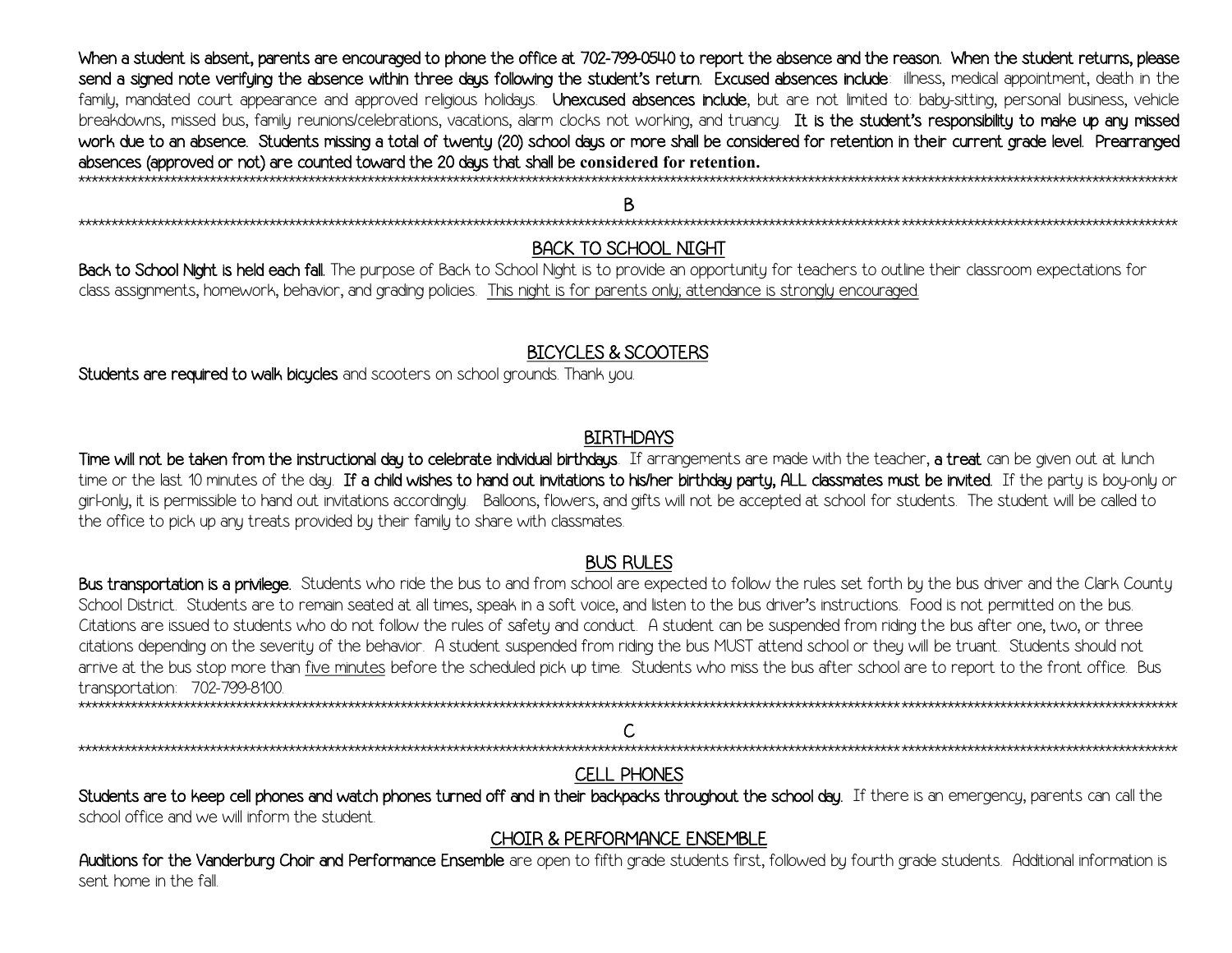## **CONDUCT**

Every student at Vanderburg ES has the right to attend a safe school where they are encouraged and supported to do their very best work and where they are respected by peers and adults. Each student is expected to show courtesy and respect towards their peers, staff, and quests, to follow the directions of supervising adults, and be responsible for his/her own behavior at all times. We ask our students to 'be kind, work hard and be a leader.' School wide specific expectations are designed to assist students in becoming responsible for their actions and to create a safe, learning environment for all. We ask that parents review the school wide expectations at the end of this handbook with their child. We will do the same in class and at assemblies during the school year. 

## D

## **DISMISSAL**

Students are *dismissed at 3:11 p.m.* Teachers will walk students out of the great room doors, pass the playground equipment, and to the front of the school. Students are not allowed on the playground equipment at the end of the day. Parents are asked to meet their children in front of the school. Parents will not be permitted in the building after 3:00 p.m. for any reason. Teachers are busy reviewing homework and visitors are disruptive to the end of the day procedures. If there is a need to talk with your child's teacher, please schedule an appointment with them when they are not teaching or supervising their students.

## **DISMISSAL-EARLY**

Taking students out of school early is strongly discouraged. It is disruptive to the routine instruction and sacrifices the educational development of the child. Please do not ask to remove a child from class time unless it is an absolute necessity. Leaving school early will result in the inability to receive a Perfect Attendance Award just as tardies or absences do. If a child must leave early, parents are asked to send a written note to the teacher with the time, date, and reason for the early dismissal, or call the office before noon for pick-up no later than 2:45 p.m. Students will not be released for early dismissal after 2:45 p.m. They will have to wait until the bell rings at 3:11p.m.

Parents must always come to the office to sign out their child. Children are never to be released directly from their classrooms. If parents are in the building volunteering, or visiting, they must go to the office to sign their child out and student will walk up to office to meet them. Children will be released only to parents/ guardians or caretakers identified on the child's registration form. For his or her safety, no student will be released to anyone without proper identification. 

#### F

#### **EMERGENCY PROCEDURES**

In accordance with CCSD regulations, John C. Vanderburg ES has established emergency procedures for a variety of crisis situations. Drills are conducted on a monthly basis for fire and other emergencies.

## EMERGENCY-ALTERNATE FACILITY LOCATION

If there was ever a need to evacuate the campus, students and staff would evacuate to a nearby public facility that will be communicated through the CCSD and local media. Parents would be able to pick up their children at one of these sites after showing picture I.D. to the adult in charge.

## **EMERGENCY DATA**

The school office must have current home and emergency telephone numbers and current addresses. It is essential that we have this information in case of accident or illness. Please call or send a note to the office whenever this information is changed. If we cannot reach you, we will use the emergency contact information you have provided.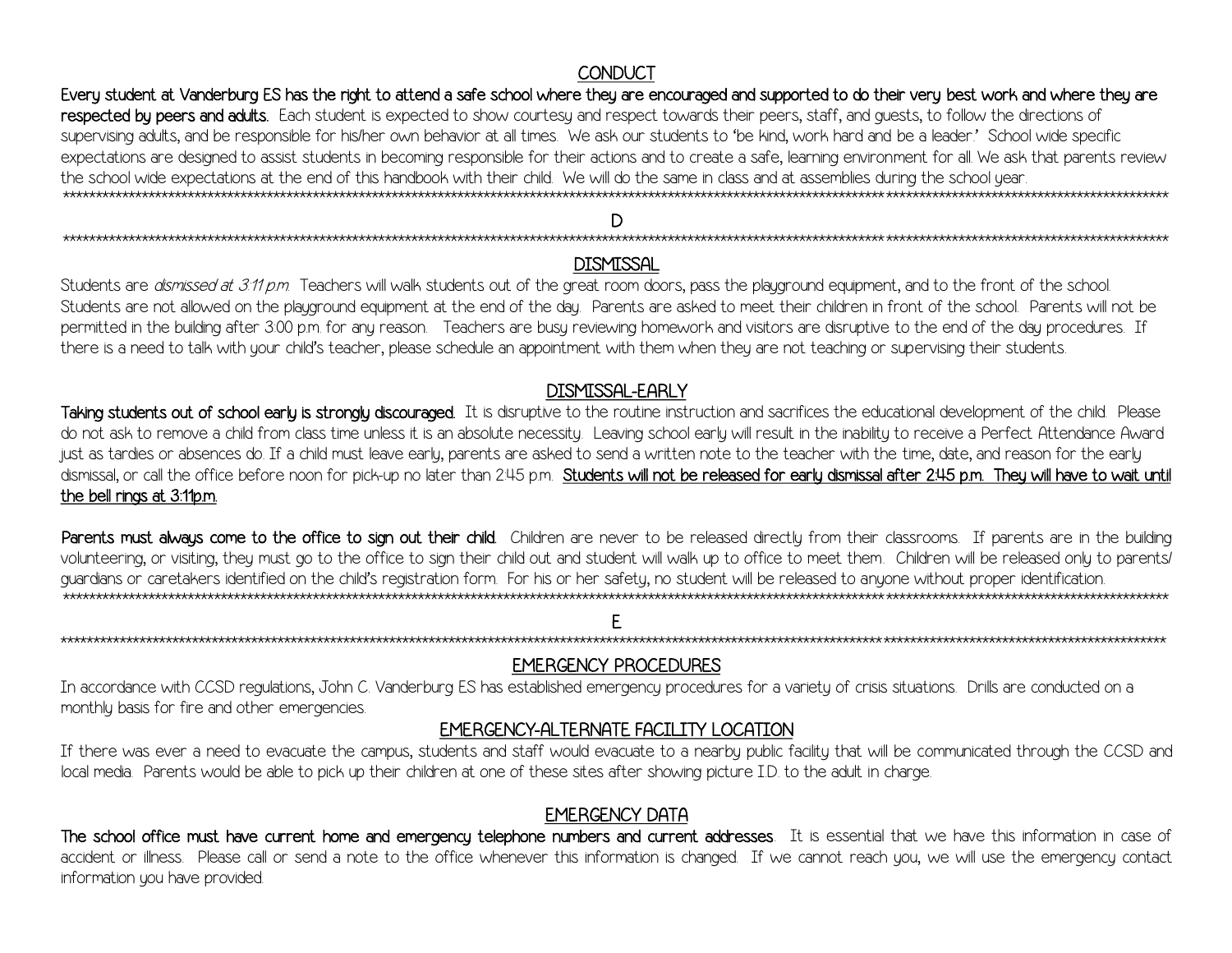#### ENROLLMENT/WITHDRAWAL

Students must officially enroll through the school office before they can attend class. A birth certificate and immunization records are required for students new to the school district. Proof of residency is required of all students. If you are planning to withdraw your child, the office needs to be notified at least one day in advance in order to complete the required paperwork. Lost or damaged textbooks, Chromebooks and library books must be paid for at that time.

**FLAG SALUTE** All students are expected to participate in our daily school-wide Flag Salute ceremony on the basketball courts at 8:50 a.m. If students' religious beliefs do not

allow them to recite the Pledge of Allegiance, the student is still required to stand with their class quietly and respectfully during Flag Salute.

## **FOOD SERVICE**

The school breakfast program begins at 8:30 a.m. and ends at 8:50 a.m. The cost for breakfast is \$1.25. The cost of school lunch is \$2.00. Parents are encouraged to pre-pay for lunch and/or breakfast in advance. Payments can be made to our Food Service staff each morning in the multi-purpose room, or online at www.ccsd.net \*\*\*\*\*\*\*\*\*\*\*\*\*\*\*\*\*\*\*\*\*\*\*\*\*\*\*\*\*\*\*\*\*\*\* 

#### G

#### **GRADING SCALE**

Grade level grading policies are used to calculate progress and report card grades. Ask your child's teacher for a copy. The grading scale below will help provide parents information about their child's achievement towards grade level standards.

| <b>LETTER GRADES/%</b>        | <b>LEARNER PROGRESS SCALE</b>                      | <b>DESCRIPTION</b>                                                                  |
|-------------------------------|----------------------------------------------------|-------------------------------------------------------------------------------------|
| A<br>90-100%                  | <b>Exceeds Standards</b>                           | Your child consistently masters grade level<br>expectations.                        |
| B & C<br>80-89%=B<br>70-79%=C | Meets Standards                                    | Your child performs at grade level.                                                 |
| D<br>60-69%                   | Approaching Standards                              | Your child frequently needs assistance in<br>order to complete grade level tasks.   |
| BELOW 60%                     | Emergent/Developing                                | Your child consistently needs assistance in<br>order to complete grade level tasks. |
| W                             | Your child is not working on grade level<br>tasks. | Curriculum has been modified to meet your<br>child's ability level.                 |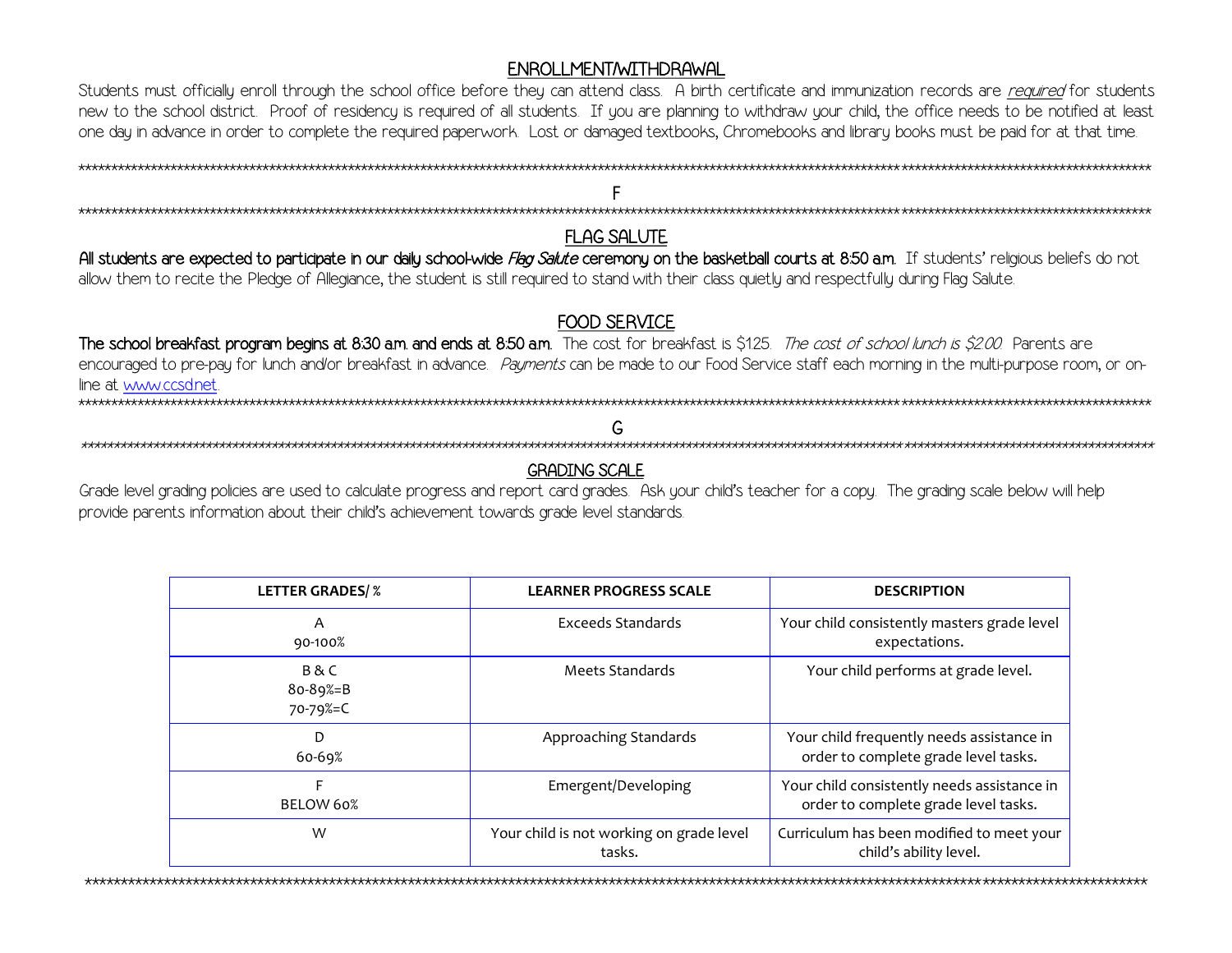\*\*\*\*\*\*\*\*\*\*\*\*\*\*\*\*\*\*\*\*\*\*\*\*\*\*\*\*\*\*\*\*\*\*\*\*\*\*\*\*\*\*\*\*\*\*\*\*\*\*\*\*\*\*\*\*\*\*\*\*\*\*\*\*\*\*\*\*\*\*\*\*\*\*\*\*\*\*\*\*\*\*\*\*\*\*\*\*\*\*\*\*\*\*\*\*\*\*\*\*\*\*\*\*\*\*\*\*\*\*\*\*\*\*\*\*\*\*\*\*\*\*\*\*\*\*\*\*\*\*\*\*\*\*\*\*\*\*\*\*\*\*\*\*\*\*\*

## HEALTH OFFICE

A school nurse is available on a limited schedule, usually one day per week. A first aide/safety assistant (FASA) is available daily during school hours. Students who become ill or injured at school should report to the health office. If the illness or injury is of such a nature that the student should go home, the parent will be notified. If your child is feeling ill with a fever before school, please do NOT send them to school. To continue to take COVID – 19 precautions, please complete the Parent Health Checklist prior to sending your child to school daily. Check for a fever, sore throat, or cough along with a loss of taste or smell. If you child has any of these symptoms, please contact the front office and do NOT send them to school.

## **HOMEWORK**

Students are expected to complete and return homework each day. Homework assignments are assigned by teachers to extend in-class instruction, provide opportunities for students to work on an independent basis, teach productive work habits, and foster responsibility.

In an effort to foster responsibility, students will not be permitted to return to classrooms to pick up forgotten homework assignments after school is dismissed.

Homework is assigned Monday through Thursday. Basic homework should include math, spelling, reading, and flash card drill. The approximate number of minutes you can expect your child to be engaged in homework each night is listed by grade level below. This will naturally vary with each student. Grades K-1……………..15-30 minutes Grades 2-3……………...30-45 minutes Grades 4-5………….......45-75 minutes

Parents are asked to provide a quiet, well-lighted environment for study, to encourage the development of regular and consistent patterns of study habits, and to maintain an active interest in the academic progress of their child. While students are encouraged to work independently, they may seek instructional help from parents and classmates when necessary. Instructional help is assistance that enables students to do their own work on assignments. Parents are responsible for checking that their child completes homework each night to the best of his/her ability. Check for neatness and accuracy. Sign agendas and/or homework as requested by the teacher only after you have seen the assignments and checked them.

Students choosing not to complete homework will receive a HAM report. The HAM (Homework Assignment Missing) will be completed by students and returned home for a signature. Students receiving four (4) H.A.M reports in a 30 day period will be referred to the principal. If improvement is not demonstrated, a parent/teacher/administrator/student conference will be scheduled to develop an improvement plan.

| <b>IMMUNIZATIONS</b>                                                                                                                                                      |                            |  |  |
|---------------------------------------------------------------------------------------------------------------------------------------------------------------------------|----------------------------|--|--|
| Nevada law requires children entering a Nevada school for the first time to submit evidence of the following immunizations:                                               |                            |  |  |
| <b>MMR</b><br>Chicken Pox 2<br>Ш5                                                                                                                                         | Hepatitis A & B<br>Polio 4 |  |  |
| A child's last DPT, Polio, and MMR immunizations must be on or after their fourth birthday. Students are not allowed to attend school if immunizations are<br>incomplete. |                            |  |  |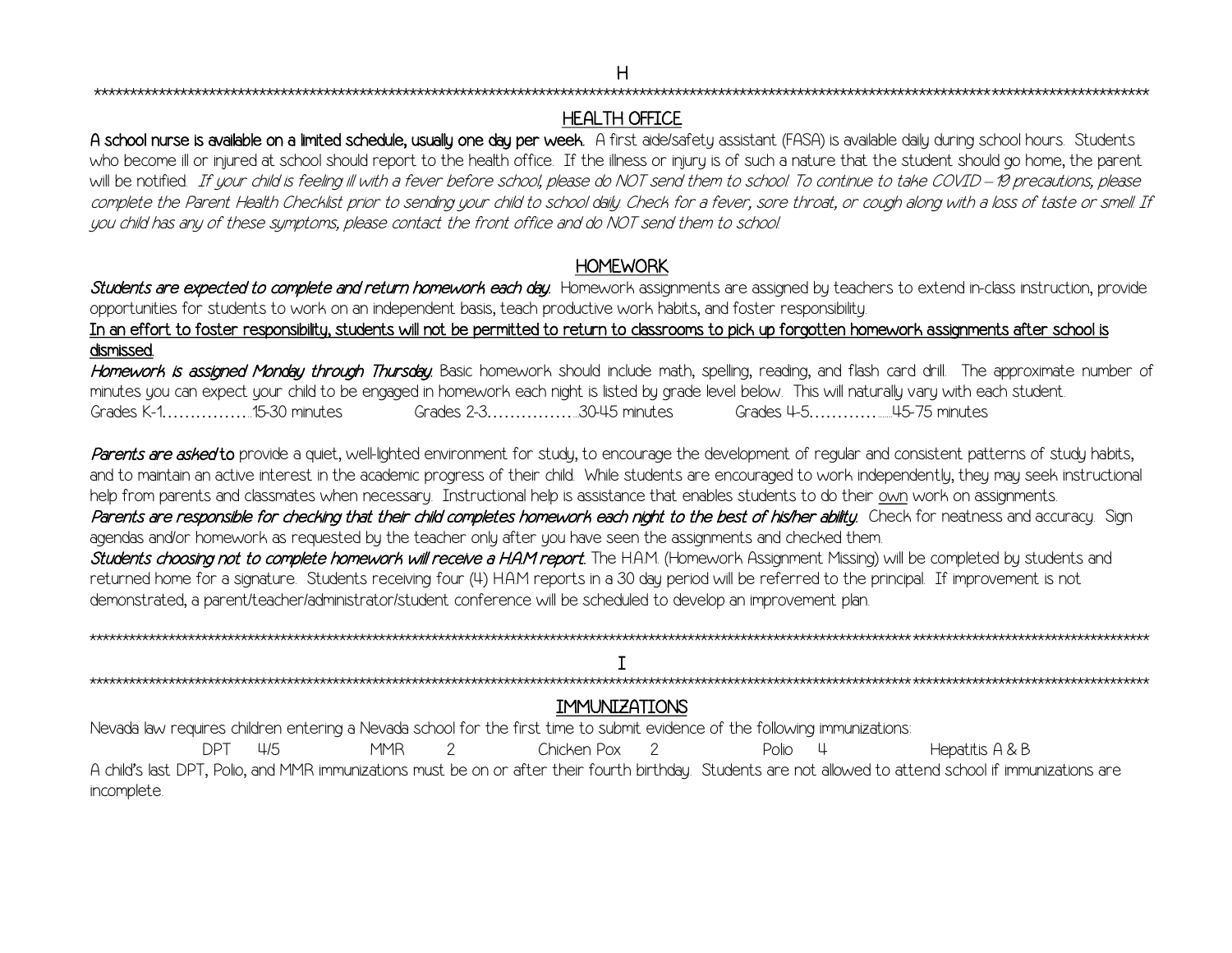## **KINDERGARTEN**

Supervision on the kindergarten playground begins at 8:50 am, when the kindergarten gate will be unlocked. Parents must remain with their children until that time. Kindergarten students arriving after 9:00 AM are tardy. The student's parent/caretaker must walk the tardy student to the office to sign them in as late, get a late **pass.** Dismissal is at 3:11 PM. Please pick up your students promptly. 

## **LOST & FOUND**

Unclaimed articles of clothing, backpacks, and lunchboxes can be found in our lost and found located in the southwest corner of the MP Room. We recommend students and parents check the racks and bins for missing items throughout the school year. The racks and bins are emptied after each semester and unclaimed items are donated to charity.

## MAKE-UP WORK

M

When a student's absence, due to illness or family emergency, results in the need for make-up work or homework, parents have two options for requesting the assignments from their child's teacher. The first option is to call the office no later than 9:00 am, so that the classroom teacher can prepare the assignments during their preparation time. Make-up work can be picked up in the office prior to dismissal. The second option is to have the student request the make-up work when they return to school. Students have a minimum of 3 days to complete and return make-up work after they return to school. Make-up work not completed and returned within the allotted time will not receive full credit. Make up work will not be provided before a prearranged absence.

## **MEDICATION**

If students should require medication during school hours, parents must complete a medication release form at the Health Office and have written doctor's orders. CCSD regulation does not allow for the health office staff to administer over the counter medication such as aspirin, etc. Students are not permitted to self administer medication while at school, including cough drops. All medications must be stored in the health office.

## **MESSAGES TO STUDENTS**

Parents and students are strongly encouraged to discuss after school plans before leaving for school each morning. Delivering messages over the PA system will not be allowed. Not only does it disrupt classroom instruction, but it compromises the safety of our students. We cannot identify with certainty who is on the other end of the phone making the request. The office will always deliver an emergency message. However, all changes to dismissal pick up must be in writing to your child's teacher

K.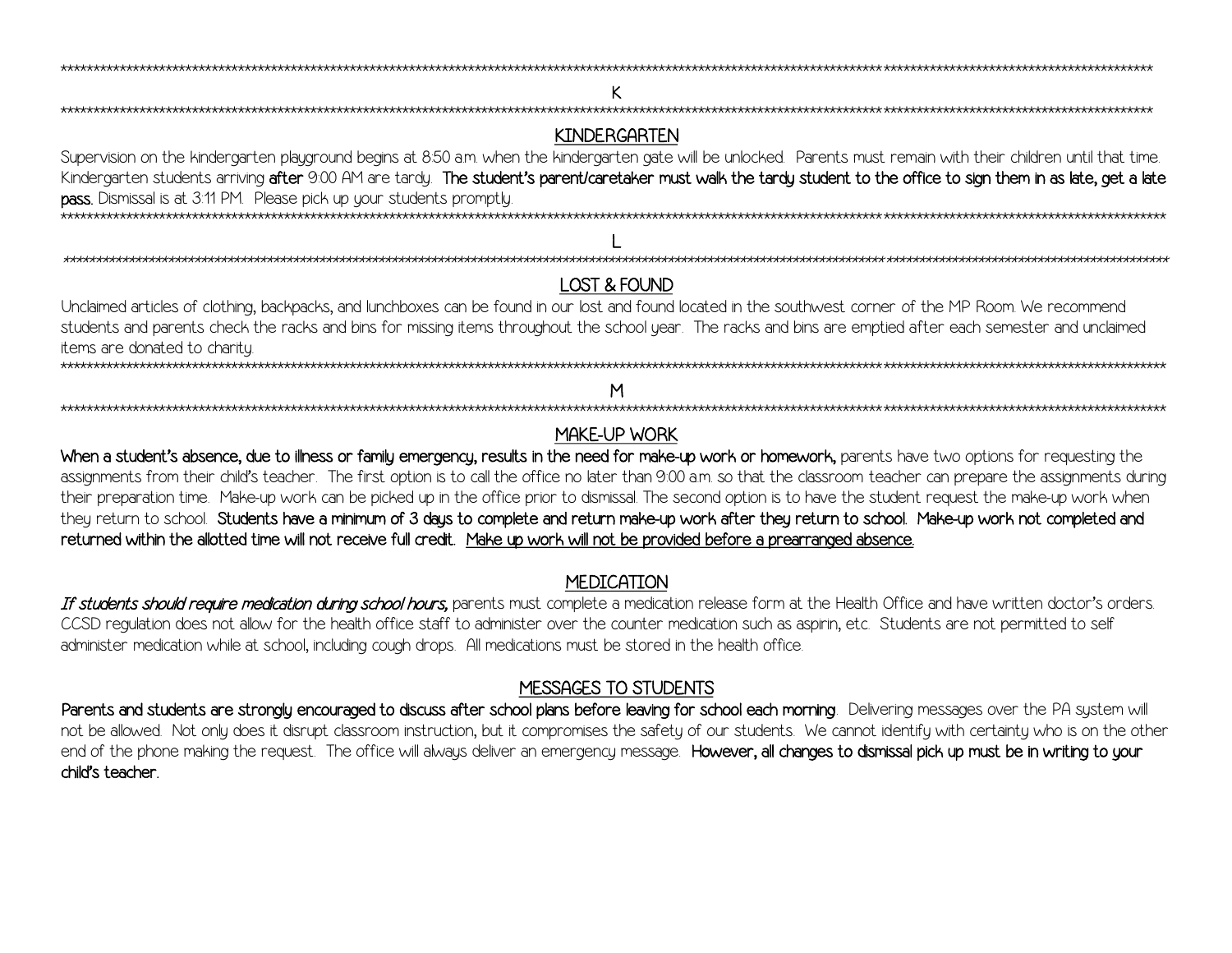#### O

#### **OFFICE TELEPHONE**

Students are not to use the telephone in the office without permission from the office staff. The phone in the office is a business phone. It may be used for emergencies only. Emergencies DO NOT include calling home for forgotten homework assignments or calling home to ask if a friend can come over to play. Parents and students are encouraged to discuss daily after school plans before leaving for school each morning or the night before.

### PARENT CONCERNS

When concerns and questions arise about your child's academic progress or behavior in class, parents are encouraged to contact their child's teacher BEFORE scheduling a conference with an administrator. Most often your child's teacher will answer your concerns and questions. However, if after meeting with the classroom teacher a parent still has concerns, a meeting can then be scheduled with an administrator.

## PARENT CONFERENCES

Communication between the school and home is an essential component of an effective educational program. Communication should be on-going throughout the year and may take the form of a phone call, note, written progress report, or a conference. If at any time you desire a conference with your child's teacher, please contact the office, or the teacher, so arrangements can be made. If a parent is in the building as a volunteer or to visit a class performance, we ask that you do not interrupt class instruction to discuss your child's progress or any other concerns you might have at that time. Teachers' first priorities are to their students and instruction. They cannot stop what they are doing to hold an unscheduled, informal parent conference.

#### **PARENT LINK**

Parent Link is an automated communication sustem that contacts families with a variety of information such as event reminders and/or emergencies. It's critical parents listen to or read all messages. Please call the office if you are not receiving messages from the school. Most of our communication is don't through Parent Link.

#### PARKING LOT

#### **DROP OFF-ARRIVAL**

Parents dropping off their children in the parking lot are asked to follow these rules:

- 1 BE CURTIOUS AND CAREFUL
- 2. BE READY to KISS and GO! Students should be ready to exit the vehicle with all belongings when vehicle stops.
- 3. Drop off only at the YELLOW CURB beginning at the far corner of kindergarten playground to the handicapped parking area.
- 4. Pull your vehicle as far forward as you can BEFORE letting your child exit. This helps to expedite a safe and smooth system.
- 5. Exit only from the passenger's side of the vehicle.
- 6. NEVER let children exit your car while in the thru lane or outside the yellow curb zone. This places children in a dangerous situation because they must cross the lane of cars at the yellow curb.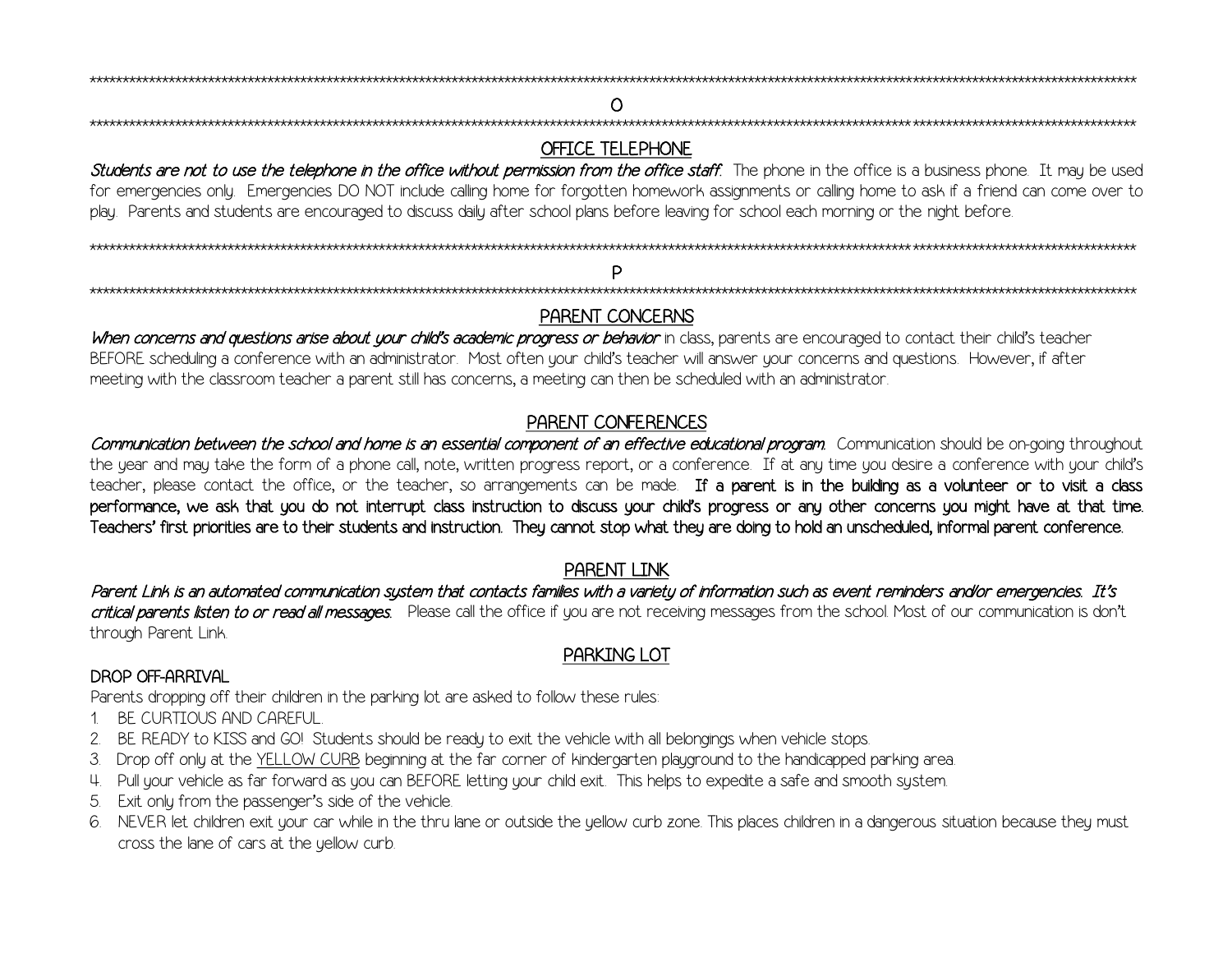## PICK UP-DISMISSAL

For the safety of our students we ask that you follow these rules:

- 1. BE CURTIOUS AND CAREFUL.
- 2. Park in a DESIGNATED parking space and walk up to meet your child.
- 2. Students are not allowed to walk through the parking lot without an adult.
- 3. Parents may pull their vehicle up to the YELLOW CURB and wait for their children to come to them. PLEASE pull as far forward as you can, so other vehicles can move up!
- 4. PARENTS MUST NOT LEAVE VEHICLES UNATTENDED IN THE YELLOW CURB ZONE! The only reason the Henderson Fire Department has allowed us to use the YELLOW zone for pick up at the end of the day is because we promised that parents would be in their vehicles to move them in case of an emergency.
- 5. Use the thru lane for driving through only. DO NOT STOP IN THE THRU LANE TO PICK UP STUDENTS, OR USE IT TO CUT IN FRONT OF VEHICLES ALREADY IN THE PICK-UP/DROP-OFF LANE.

## PARKING LOT CLOSURES

Throughout the school year, the *parking lot will be closed* due to Twitchell and Vanderburg daytime events. All visitors including parents will not be permitted in the parking lot to park or drop off their children. On these days only staff will be permitted in the parking lot. Notification of parking lot closures will be provided through the district's Parent Link system.

## PERSONAL PROPERTY

If losses are reported immediately, every effort will be made to help locate lost items. However, the school cannot assume responsibility for students' losses. Bicycles should be secured to the bike rack with a lock. Although the bike area is locked each day, bikes that were not locked to a rack have been stolen. Students are not permitted to bring electronic games, toys, stuffed animals, etc. to school unless requested by their teacher for a special project or presentation. Finally, it is highly recommended that any article of clothing or item brought to school have the student's name on it since all Standard School Attire looks the same.

## PETS ON CAMPUS

Four legged animals including dogs, cats, etc. are NOT permitted on campus.

## PHONE MESSAGES TO STUDENTS

Parents and students are strongly encouraged to discuss after school plans before leaving for school each morning. Delivering messages over the PA system will not be allowed. Not only does it disrupt classroom instruction, but it compromises the safety of our students. We cannot identify with certainty who is on the other end of the phone making the request. The office will always deliver an emergency message. However, all changes to after school pick up routines must be communicated in writing to your child's teacher.

## PLAYGROUND BALLS

Students may bring footballs, basketballs, and soccer balls from home to use at recess. The school will not be responsible for missing items, so it is strongly recommended that the student's name be printed on the ball with permanent marker.

## PLAYGROUND RULES

Students are to follow playground rules at all times. The blacktop is for tetherball, Four/Eight Square, volleyball, basketball, hopscotch, jump rope, and dodge ball. The grassy area is for touch football, soccer, and running. Students are not to run on the blacktop unless they are playing basketball. Students playing outside great rooms 30 & 40 are to be respectful of classes working by playing quietly. At no time may students go beyond the end of the basketball courts, past great rooms 50 & 60 or behind the portables to play. This area is difficult to supervise. A red line has been painted to remind students to not play in this area.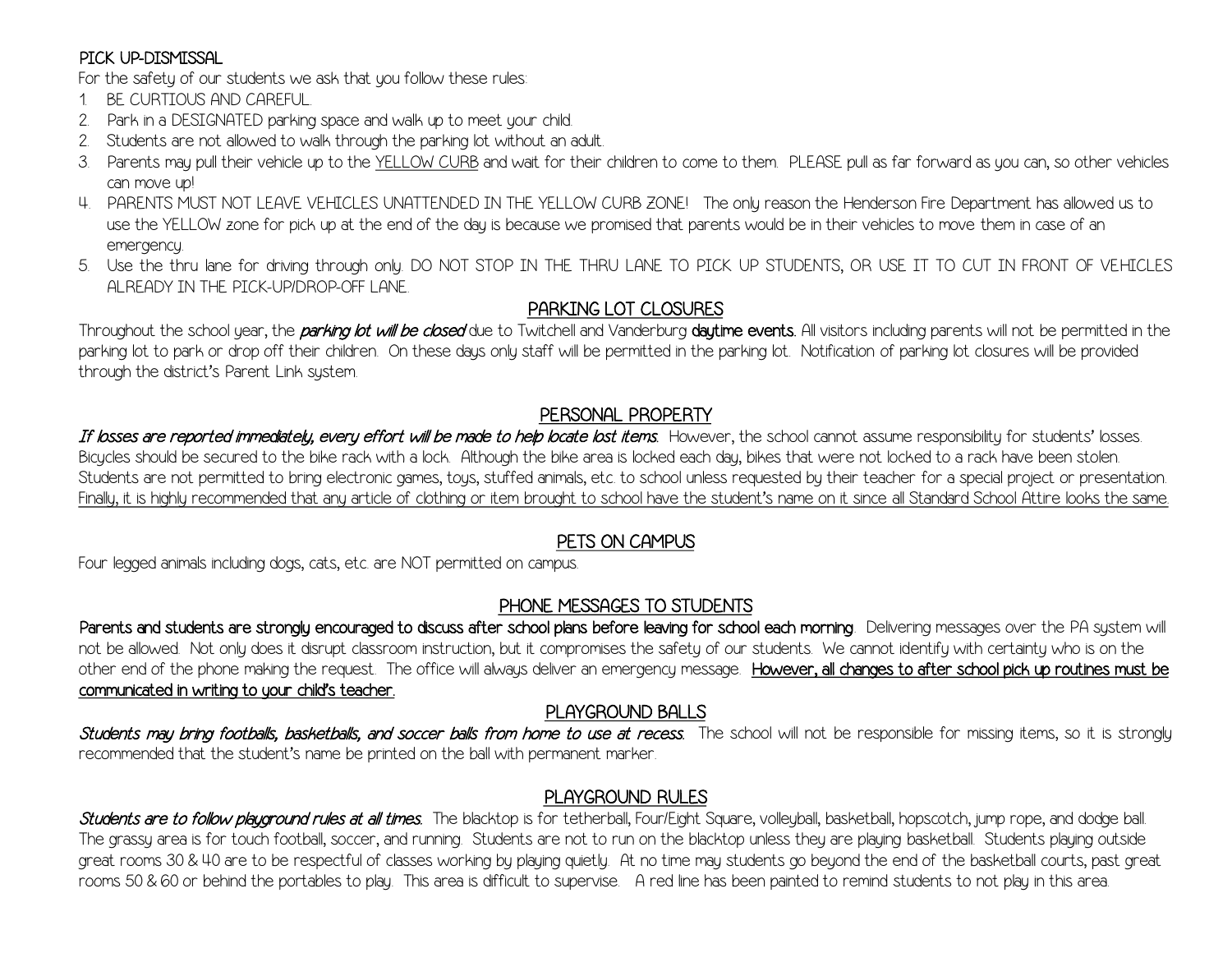## PLAYGROUND EQUIPMENT

During morning arrival, students in grades 1& 2 may only use the primary equipment near the basketball courts. Students in grades 4 & 5 may only use the intermediate equipment opposite the grassy field. Students in grade 3 may use either playground equipment.

#### PROGRESS REPORTS

In accordance with CCSD policy, students' academic progress must be communicated to parents a minimum of twice each month. Parents can access grades online through Infinite Campus' Parent Portal At Vanderburg ES, teachers ensure grades in the Portal are current on the 10th of each month. If grades are not current, please contact your child's teacher and/or an administrator for clarification. Teachers will distribute unsatisfactory progress reports between the 9th and 10th week of each semester 

## R

#### **RECESS**

Students have recess two times a day once before school for 15-minutes and at lunch for an additional 15-minutes. That is a total of 30-minutes of recess as per CCSD regulation. Teachers may or may not take an additional 10-minute recess with their class. However, this is not mandatory. This 10-minute class recess is a privilege and can be used at the teacher's discretion.

#### **RECOGNITION**

Each teacher will develop a classroom program to recognize and reward positive actions. Students who demonstrate outstanding 'Leader in Me' habits and or academic achievement will be selected by their teacher as "Student of the Month". These students will be recognized by administration and treated to lunch by PTA in the lunch room. Students are recognized for their academic and social achievements with award certificates at the end of the school year. Individual students may earn Vanderburg Voyager Passes for following classroom and school wide expectations, a Rave Review for going above and beyond, and/or Caught Being Kind card for showing random acts of kindness. Classes may earn Rainforest Responsibility Tickets for following our school-wide rules as a class. Finally, Good News Postcards are sent home to let parents know about a student's special achievement.

#### **REPORT CARDS**

Report cards are distributed on a semester schedule in grades K-5. Unsatisfactory reports are sent home between the 9th and 10th week of each semester

## S

\*\*\*\*\*\*\*\*\*\*\*\*\*\*\*\*\*\*\*

#### **SAFFKEY**

Safekey is a before and after school program run by the Henderson Parks and Recreation Department. It is held in our MP room before school from 6:45 a.m.-8.50 a.m. and after school from 3:11-6:00 p.m. Parents can call 702.267.4100 during these hours or visit cityofhenderson.com for more information.

## **SECURITY**

For the safety of our students, John C. Vanderburg ES operates a 'locked' campus. Exterior doors and gates remain locked throughout the school day. Only the far left main entrance door is unlocked during school hours. Schoolyard gates are unlocked at 8:35 am, for morning arrival and at 3:11 p.m. for afternoon dismissal. Campus cameras provide security surveillance inside and outside the school building. Only staff members have access to the building prior to 8:50 am. Parent volunteers are asked to sign in at the office, secure a visitor's pass, and meet their teachers at their classrooms after 9:00 am.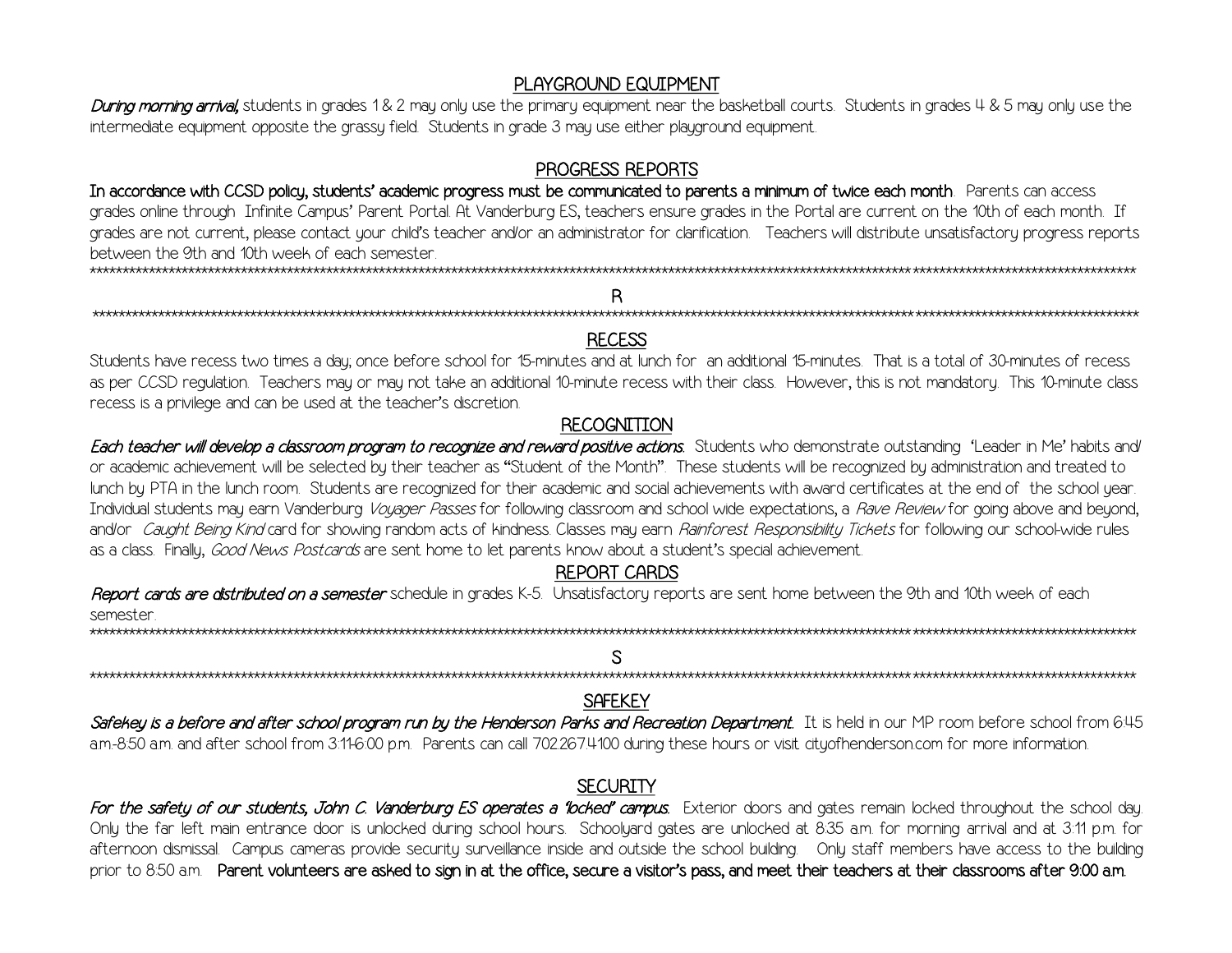#### SIBLINGS AND SCHOOL ACTIVITIES

Siblings, who are not enrolled in the Clark County School District, are not permitted to participate in school-sponsored activities on campus or attend field trips. This is a school district regulation.

## **STUDENT RECORDS**

An active record of students' progress is kept at school. Students' school records remain after they graduate. Colleges they may attend, prospective emplouers, or even the students themselves may desire information from their school records. The major items found in the permanent records are: (1) Factual information-parents' name, student's date of birth, home address (2) Grades earned throughout their school years (3) Attendance record (4) Honors received 5) Health records (6)Academic progress. The Family Educational Rights and Privacy Act of 1974 provides parents access to records, which are directlu related to their child. It also provides parents an opportunity to seek correction of records they believe to be inaccurate or misleading. 

## 

## **TELEPHONE MESSAGES**

Parents and students are encouraged to discuss daily after school plans before leaving for school each morning or the night before. The office will no longer deliver messages to your child's classroom because: (1) we cannot officially identify the person we are talking to, and (2) it disrupts the learning environment. Changes to after school pick up routines must be communicated in writing to your child's classroom teacher.

## **TOYS FROM HOME**

Students are NOT allowed to bring tous (including electronic games, stuffed animals, dolls, trading cards, etc.) to school UNLESS the classroom teacher requests them for a class presentation. If a student chooses to bring a toy to school, the teacher will take the item and return it at the end of the school day.

#### U \*\*\*\*\*\*\*\*\*\*\*\*\*\*\*\*\*\*\*\*\*\*

## UNIFORMS (STANDARD SCHOOL ATTIRE) AND DRESS CODES

The students of John C. Vanderburg ES are required to wear Standard School Attire (uniforms) during regular school hours and on field trips. The Vanderburg Standard School Attire consists of solid khaki, navy, hunter green, white, or gray pants with a solid white, navy, forest/hunter green (no army green), or gray collared or crew neck shirt. No stripes, no lace, no beads, or designer logos on pants or shirts. No ornamentations of any kind. Black watch plaid is permitted for jumpers, skirts, skorts, or dresses. Jeans are not permitted. Only Vanderburg logos are acceptable. Parents can view uniform options in the school office. Vanderburg t-shirts with Biosphere, Run for the Rainforest, Presidential Physical Fitness, Student Council, Choir and Performance Ensemble, and Field Day are considered permissible as Standard School Attire. The wearing of face and eye makeup and/or unnatural hair color is not permitted.

## UNIFORM EXCHANGE/SALE PROGRAM

A uniform exchange program is available through the PTA. Parents may bring in their children's slightly used uniforms they have outgrown and exchange them for slightly used uniforms of the proper size. If you don't have slightly used uniforms, you can purchase used uniforms for \$1.00/item.